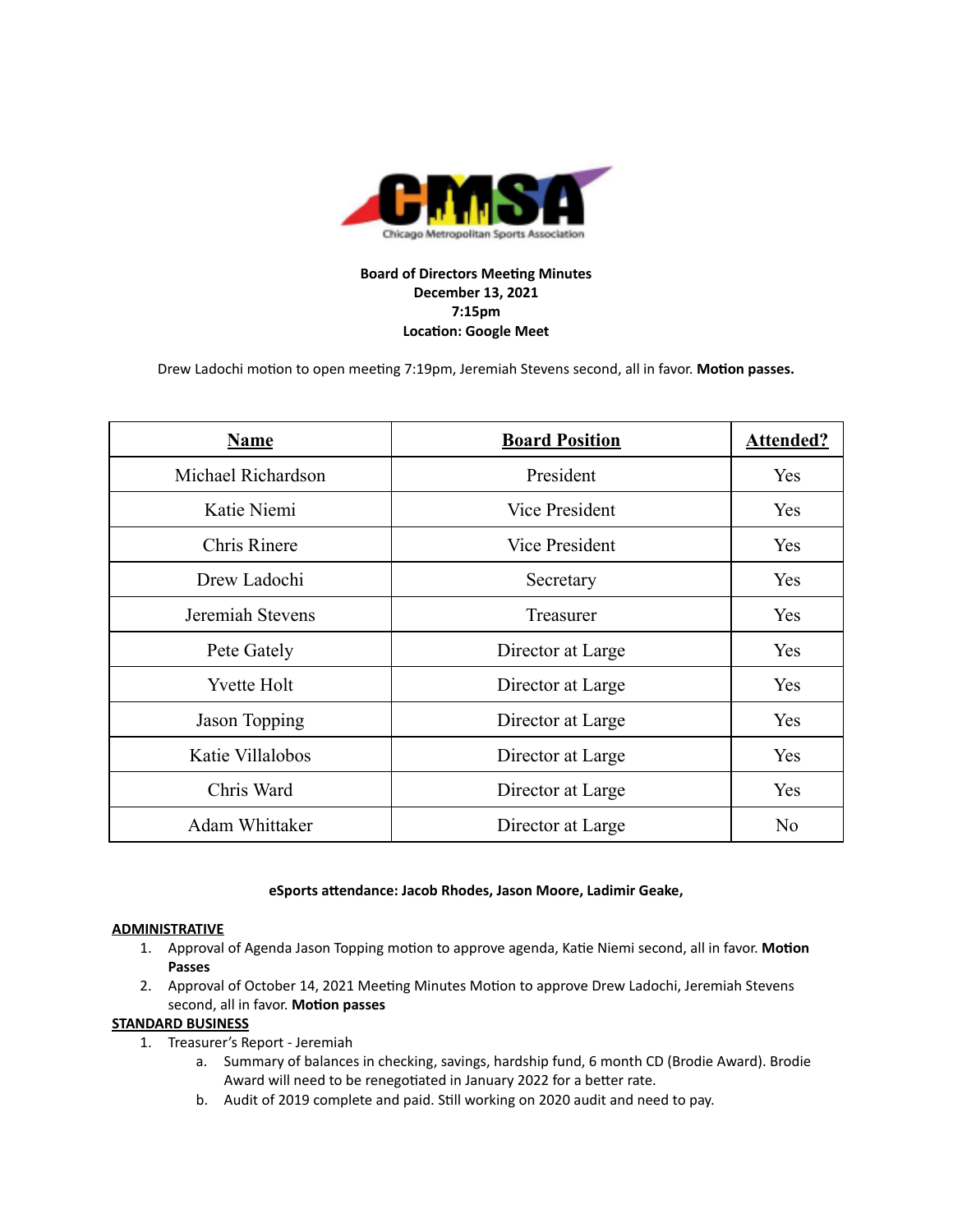- c. Review of membership numbers 1330 total numbers. We are hoping to reach 1800. We had over 3000 in 2017.
- d. Drew Ladochi motion to approve treasurer's report, Jason Topping second, all in favor. Motion **Passes**
- 2. eSports presentation Jacob [Rhodes](mailto:jake.j.rhodes@gmail.com)
	- a. CMSA eSports Funding Presentation. Provided the goals of eSports to grow in the broader Chicago area and national level. Already created a venue to share CMSA's mission of creating space for LGBTQ+ people in sports to a much wider audience.
	- b. CMSA eSports will offer 8 leagues in January. We currently have over 500 members enrolled on the main Discord server.
	- c. Proposing a special CMSA eSports Membership not including the CMSA regular annual fee. eSports can help drive exposure of CMSA as an LGBTQ+ Chicago based organization that people can be made aware of.
- 3. Committee Reports and discussions
	- a. Social Media/Website/Newsletter Drew
		- i. Coming soon to an inbox near you Biweekly content suggestions for CMSA to use for upcoming posts and a plan for how to create content that engages our audience.
	- b. Officials Financial Review committee update
		- i. Brian and Pete reaching out to other organizations to gather more data on pay rates.
	- c. Bylaws review committee
- 4. Sports
	- a. Badminton Michael
		- i. They have started open gyms prior to a new season to gain interest. They have implemented their new policies and procedures.
	- b. Basketball Open Katie/Michael
		- i. Commissioner will hold a town hall to ascertain logistics and interest for the upcoming season.
	- c. Basketball Women's Katie
	- d. Cornhole Drew
		- i. New location with new commissioner. Bethany Church will be
	- e. Dodgeball Open Katie
		- i. Not enough interest after commissioner surveyed previous teams
	- f. Dodgeball Women's- Katie
		- i. Women's dodgeball requesting a full carry over from 2020 season that was cut short due to COVID-19.
		- ii. Drew Ladochi motions to approve that women's dodgeball gets to use any unused funds from the women's dodgeball season in 2020, Michael Richardson seconds, all in favor. **Motion** passes.
	- g. eSports Katie
		- i. We already received the proposal for discussion on annual membership fees. eSports is waiting to give a green light on an article written about CMSA eSports that could drive more members and exposure for CMSA.
	- h. Football Open Chris Rinere
		- i. New board starts January 1st, 2022
	- i. Football Pride Bowl Chris Rinere
	- j. Football Women's Chris Rinere
		- i. They need to complete the closeout of their books for the season.
	- k. Kickball Katie
		- i. Kickball has a new commissioner Sam Pinter. Drew will become his liaison
	- l. Pool Chris Rinere and Drew
		- i. No new updates. League will be finished soon.